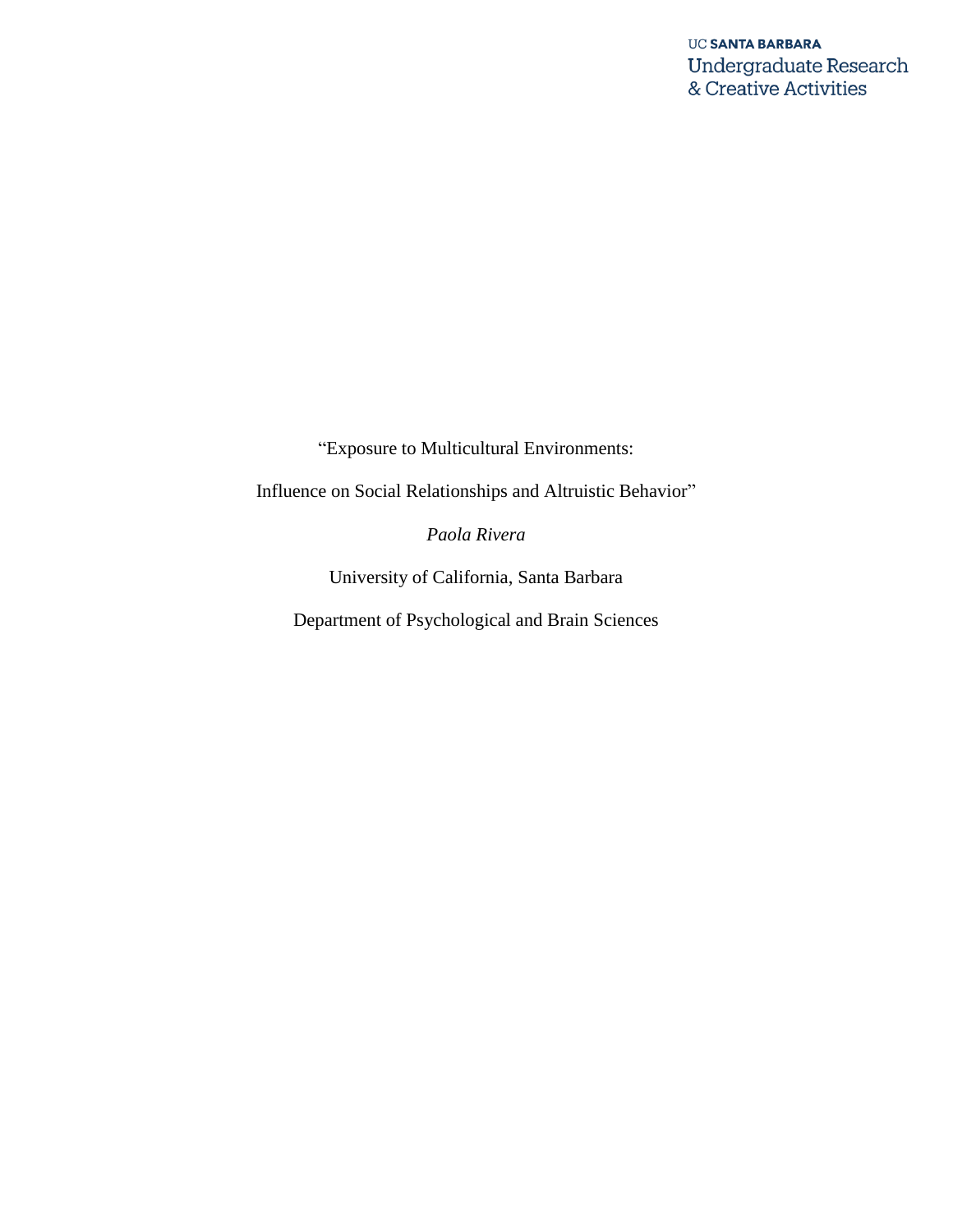#### **Abstract**

This research explores the relationship between multiculturalism, diversity, and altruistic behaviors. The researchers hypothesized that individuals with more accepting attitudes toward multiculturalism would be more comfortable with diversity and manifest more altruistic behavior compared to those with less accepting attitudes toward multiculturalism. In addition, the researchers also hypothesized that individuals primed with multicultural images would be more likely to be comfortable with diversity and show more altruistic behavior than those primed with American images. Multiple 2x2 ANOVA tests were utilized to study the effects of multicultural attitudes and cultural priming on comfort with diversity and altruistic behavior. No significant main effect of the priming strategies was found; however, attitudes toward multiculturalism did have a significant effect on all three of the dependent variables, such that participants that scored high on multicultural acceptance were more accepting of diversity and more likely to donate both time and money to a person in need.

*Keywords*: Multiculturalism, diversity, altruism.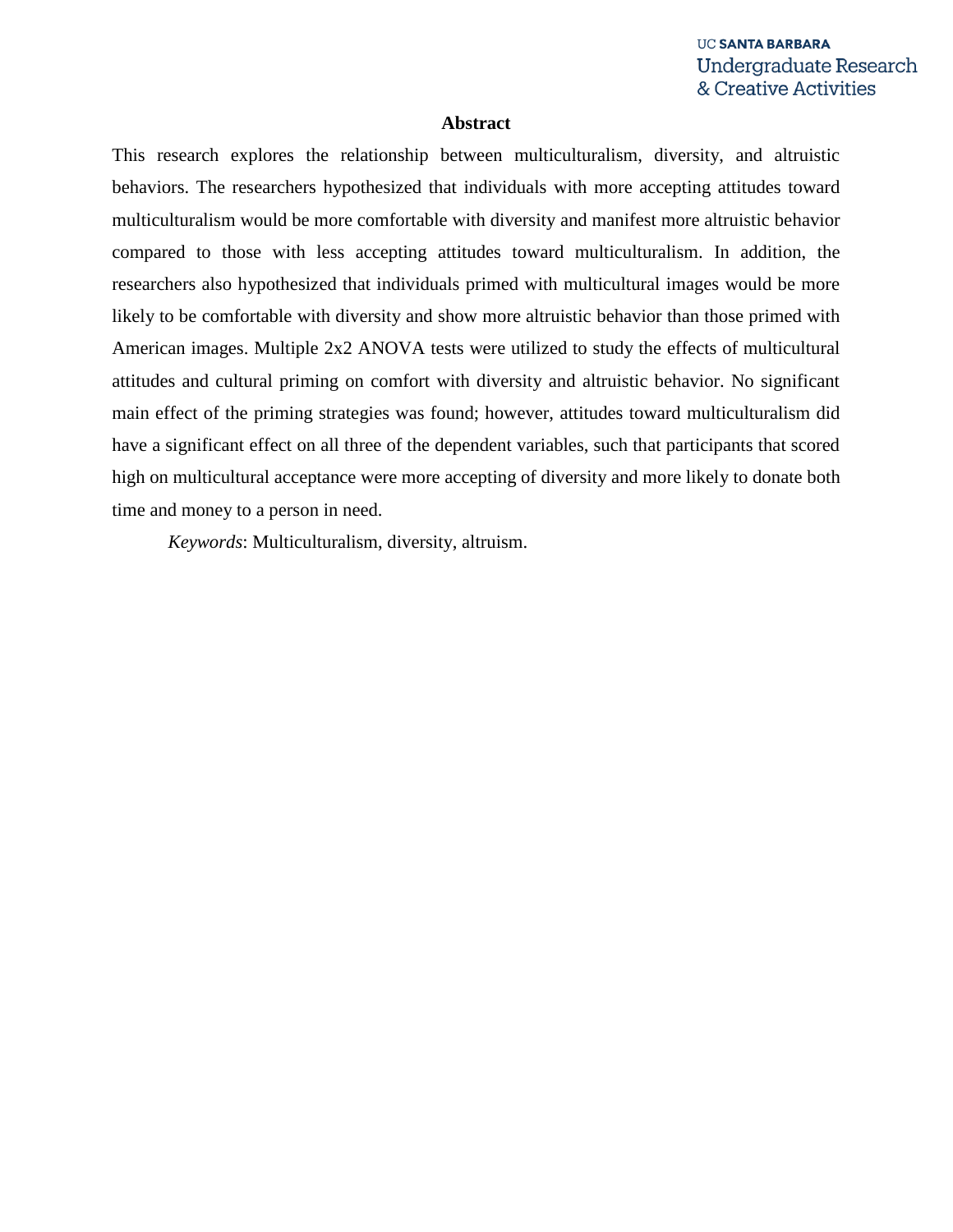#### **Introduction**

The word multicultural seems to be more common nowadays, because culture plays a significant role in our daily lives. Culture is a lens that affects how we see the world (Hong, Morris, Chiu, & Benet-Martinez, 2000), and a multicultural environment provides people with the possibility to interact with people from other cultures (Bodziany, 2008). In addition, race seems to play an important role when forming new relationships. People often show a preference for those who are very similar to them, especially in terms of race and ethnicity (Clark & Tuffin, 2015). From the perspective of cultural psychology, individualism and collectivism are constructs that outline the differences in relationships between individuals and societies, with collectivists tending to value interdependence and individualists tending to value independence (Oyserman & Lee, 2008). This study will examine multicultural-accepting attitudes and people's preferences in establishing relationships with individuals of diverse cultural backgrounds.

According to the Constructivist Theory, culture is based on constructs, constructs that vary depending on how we use them and how accessible they are. A perfect example comes from priming strategies that can activate a construct without the participant's awareness that they are being primed (Hong et al., 2000). Certain strategies or methods can prime people to think in a collectivistic or individualistic way. When subjects are primed to have an individualistic selfconcept, they are going to focus more on special or distinctive traits and attributes, and focus less on social roles and relationships (Oyserman & Lee, 2008). Previous researchers have used American and Chinese images to prime participants with either an individualistic or a collectivistic mindset, in order to try to identify differences between cultures (Hong et al., 2000).

The attitudes that people form toward multiculturalism play an important role in culture and attitudes about other groups. While members of ethnic minority groups tend to favor multiculturalism, individuals in the majority group often see multiculturalism as a threat rather than a benefit (Verkuyten & Martinovic, 2006). In fact, Caucasians implicitly associate multiculturalism with exclusion compared to ethnic minorities (Plaut, Garnett, Flannery, Buffardi, & Sanchez-Burks, 2011). In addition, friendships with outgroup members tend to have a positive effect on multiculturalism (Verkuyten & Martinovic, 2006). Following the System Justification Theory and the Social Dominance Theory, which focus on social identity, members that belong to minority groups are more likely to favor multiculturalism than members of the majority group (Verkuyten, 2005).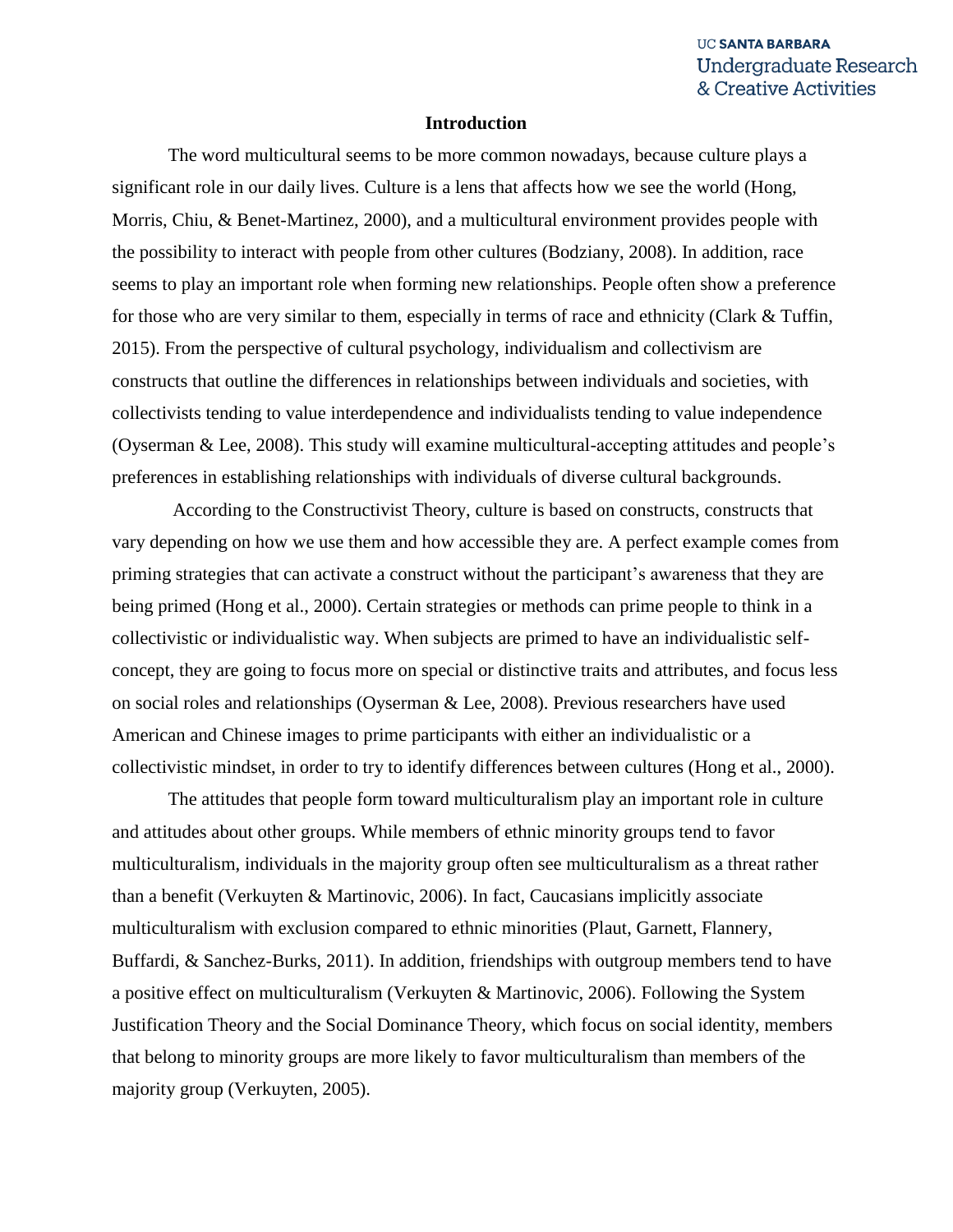The conventional models of organization and organizational behavior recognize that cooperation is a fundamental concept to the survival of members of social units (Wagner, 1995). Individualism and collectivism have an effect on group cooperation, such that individualists, who are independent, are less inclined to engage in cooperative behavior compared to collectivists, who are interdependent (Wagner, 1995). Cooperation is stronger in collectivistic societies compared to individualistic societies (Marcus & Le, 2013). This study will also examine if priming participants with a collectivistic point of view influences altruistic behaviors. The researchers hypothesized that individuals primed with multicultural images, or a collectivistic point of view, would be more likely to cooperate with or help someone in need compared to individuals primed with American images, or an individualistic point of view. In addition, the researchers hypothesized that participants who were primed with multicultural images would be more accepting of establishing relationships with people of diverse, multicultural backgrounds, compared to participants who were primed with American images. Lastly, the researchers hypothesized that individuals with more accepting attitudes toward multiculturalism, who will be referred to in this paper as having "high multiculturalism," would be more altruistic and more likely to establish relationships with people from other cultures, compared to individuals with lower multicultural acceptance, or those with "low multiculturalism."

The purpose of this research is to identify a relationship between multicultural attitudes and both comfort with diversity and altruistic behaviors, and to see if priming participants with multicultural attitudes can influence their decision on forming relationships with people from diverse, multicultural backgrounds. Given that previous studies have shown a relationship between collectivism and altruistic behavior, researchers also wanted to investigate the influence of the priming methods on multicultural attitudes and altruistic behaviors such as donating both time and money to an individual in need.

#### **Methods**

#### **Participants**

An email was sent out to students of the University of California, Santa Barbara (UCSB), asking them to participate in an anonymous online survey. One hundred and nineteen responses were received from undergraduate students at UCSB. Demographics such as age, race, and gender were not collected.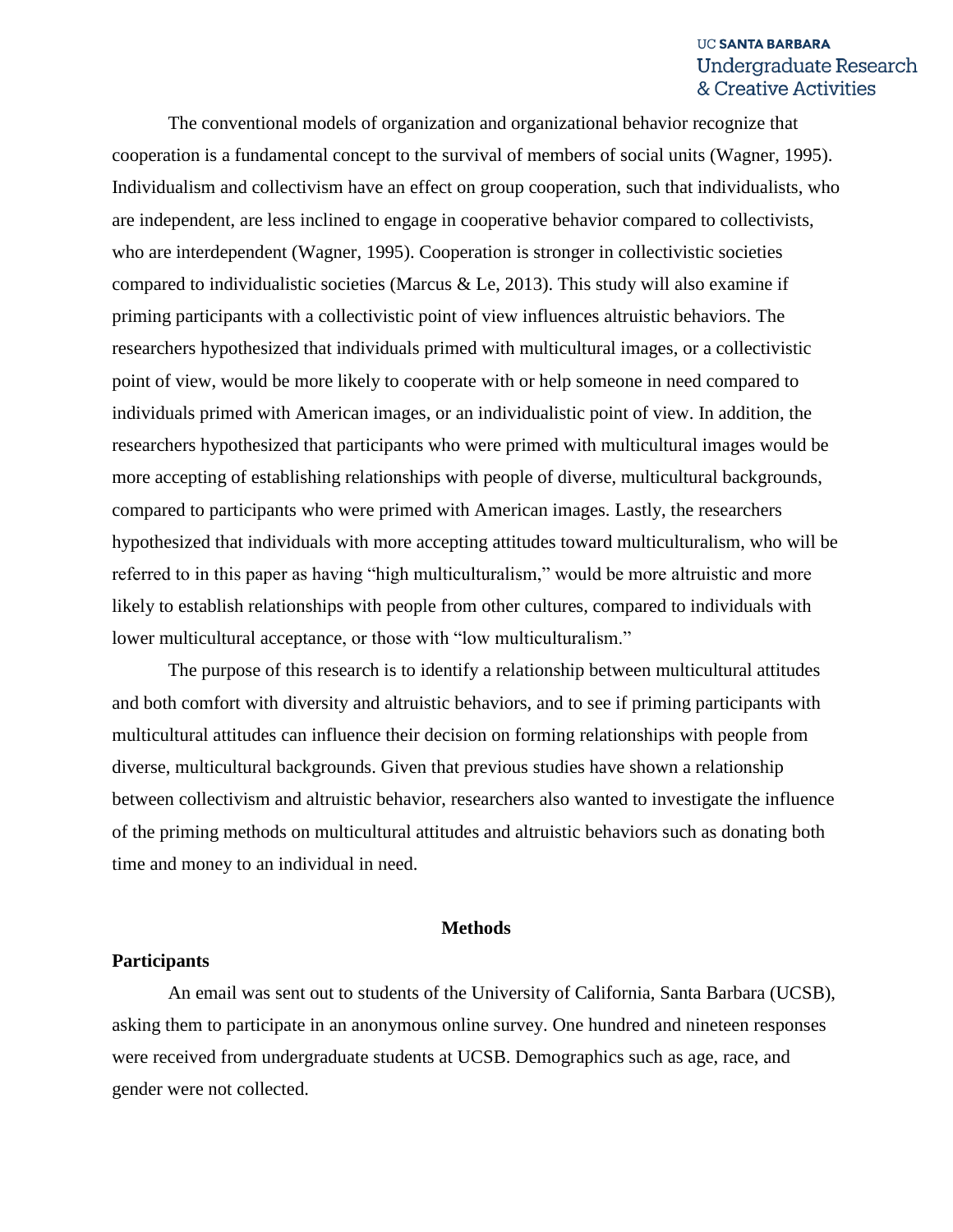#### **Design**

A 2 (Cultural Prime: Individualistic/American vs. Collectivistic/Multicultural) x 2 (Multicultural Attitude: High vs. Low) ANOVA was utilized to assess these variables' effect on altruistic behavior and comfort with diversity. Three dependent variables were measured: comfort with diversity, hours willing to volunteer to help someone in need, and amount of money donated to help someone in need.

#### **Procedures**

First, a link was emailed to participants via Qualtrics.com that directed them to the survey, where they were presented with a consent form. If participants decided not to give consent they were simply directed to the end of the survey; if participants gave consent, they were asked to complete The Munroe Multicultural Attitude Scale Questionnaire (Munroe & Pearson, 2006). Next, using Qualtrics, participants were randomly assigned to one of two conditions: American prime or multicultural prime. In the American prime condition, participants were presented with images of American icons, and in the multicultural prime condition, participants were presented with images of other cultures. After seeing the images, participants had to write 1-2 sentences reflecting upon the images they saw. They were then presented with a short story about a person in need, and had to complete a short survey regarding their feelings and thoughts about the story, as well as their willingness to help the person in need with time or money. Additionally, participants had to complete the Miville-Guzman Universality-Diversity Scale (Miville et al., 1999). Lastly, participants were presented with a debriefing form that stated the purpose of the study as well as contact information for additional questions about the study.

#### **Measures**

The Munroe Multicultural Attitude Scale Questionnaire (Munroe & Pearson, 2006) is a Likert scale consisting of 18 questions that assess attitudes toward people of different cultural backgrounds, as well as religious affiliations and socioeconomic status. Participants responded on a scale ranging from *strongly disagree* (1) to *strongly agree* (7). This scale was specifically employed to measure high vs. low multicultural acceptance. A median split was performed to split participants into high or low multicultural acceptance, with participants who scored a 1 rated as low in acceptance of multiculturalism. The following sentences are an example of the questions in the scale: "*I accept the fact that languages other than English are spoken." "I*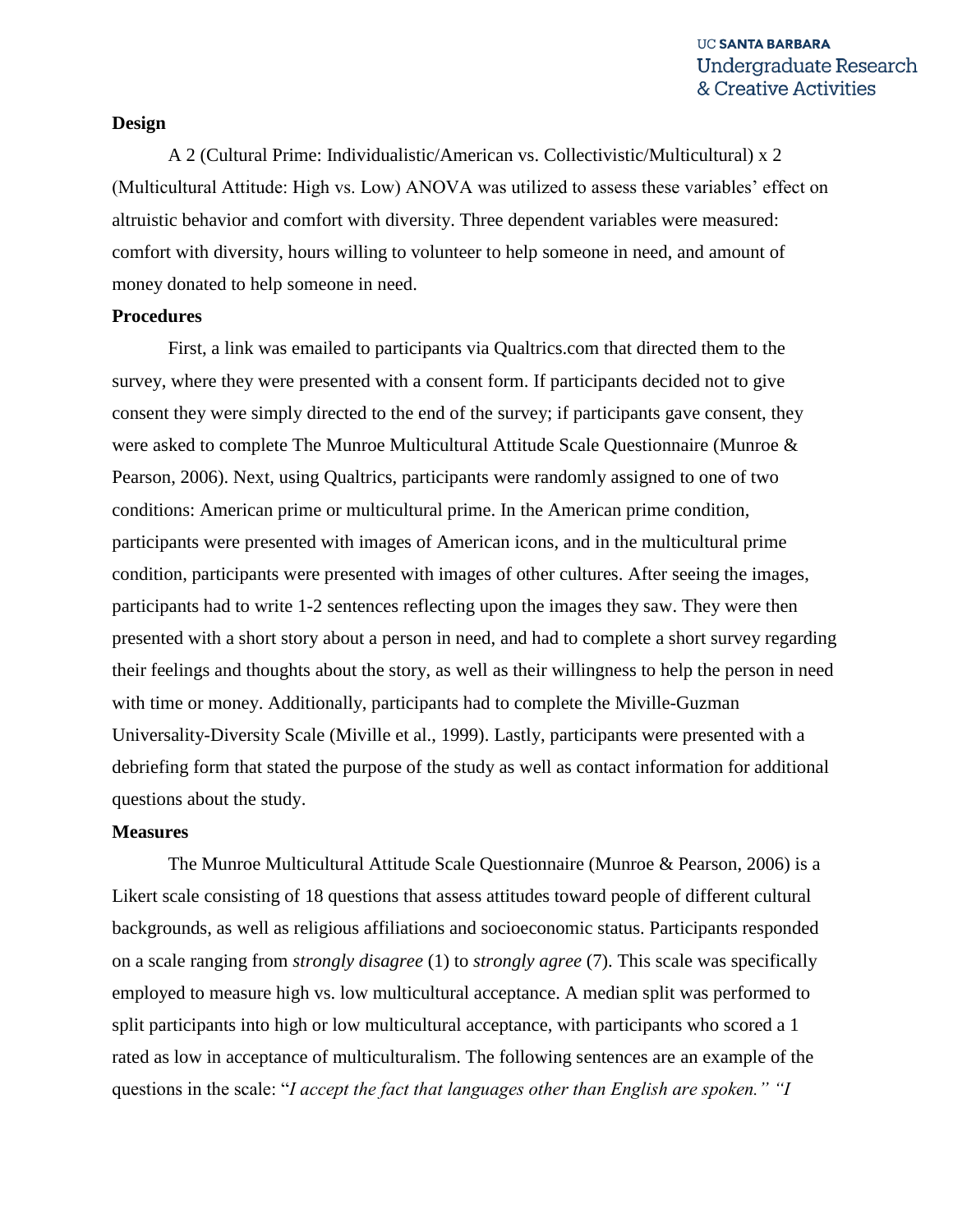*respectfully help others to offset language barriers that prevent communication."* The questions in the scale were specifically measuring attitudes towards race, culture, gender, and socioeconomic status. This scale has been previously used by other researchers to measure multicultural attitudes of young people (Weiler, Helfrich, Palermo, & Zimmerman, 2013). The researchers used this scale as a valid form of measuring multicultural attitudes.

Additionally, participants were randomly assigned to either the American prime or to the multicultural prime. The American prime consisted of six images of American symbols: Uncle Sam, the Statue of Liberty, the American flag, the American bald eagle, the White House, and Mount Rushmore. These American images were employed to prime subjects to have an individualistic mindset. The multicultural prime condition consisted of six images of symbols from other cultures: a Mayan pyramid, a Chinese home, the Taj Mahal, a Mexican town, Vietnamese boys staring at a river, and a sculpted figure located in Cambodia. These multicultural images were employed to prime subjects to have a collectivistic mindset. In both conditions, participants were given 30 seconds to analyze the images and try to internalize their meaning and message. Immediately following the viewing of the images, the researchers asked participants to write 1-2 sentences on any common themes they found in the images presented to them. The purpose of having participants write the sentences was to make them reflect on the images they saw. Our study based this idea of priming participants from previous research in which Hong and colleagues (2000) primed participants with individualistic or collectivistic mindsets using either American or Chinese images.

In addition, the researchers asked participants to read a fictional story about Jane Smith, a UCSB student who lost her father and younger brother in a car accident and was left with two siblings and no financial support. Then participants were presented with a set of questions that asked how distressed they felt about Jane's situation, using a scale ranging from *not at all distressed* (1) to *extremely distressed* (5). We also asked how willing they were to help Jane, using a scale ranging from *not at all willing* (1) to *incredibly willing* (5). Additionally, participants were asked how much money they would donate to support Jane if they were to receive \$20. Participants had a bar ranging from \$0 to \$20 to signal how much they would like to donate (help money). Also, participants used a bar ranging from 0 hours to 40 hours to report how many hours per week they would like to volunteer for babysitting and providing transportation (help time). The purpose of the story was to measure altruistic behavior. More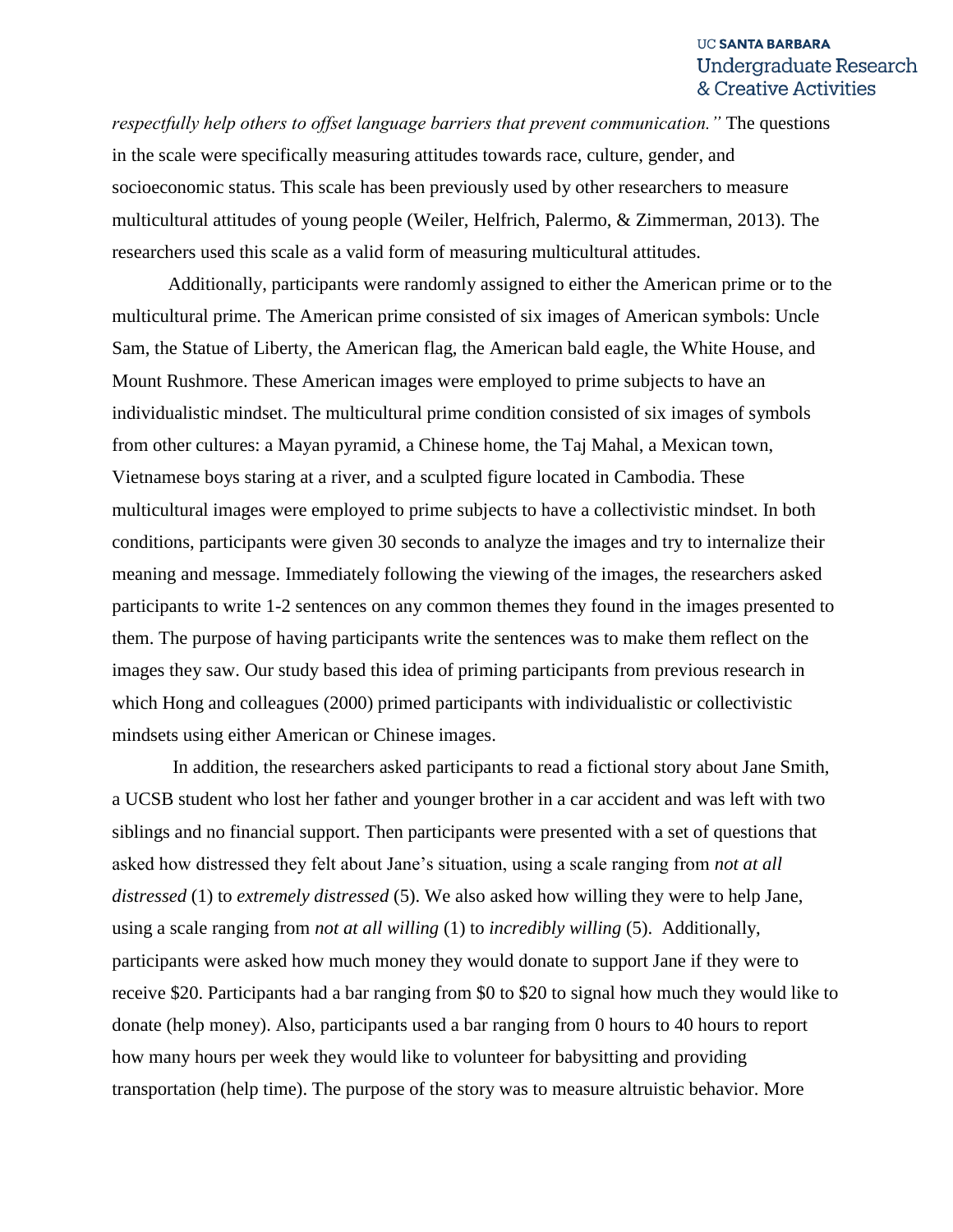specifically, the researchers' objective was to measure who would be more willing to help Jane: those primed with American symbols or those primed with multicultural images.

Next, participants completed Miville-Guzman Universality-Diversity Scale (Miville et al., 1999), a scale consisting of 15 questions used to measure attitudes toward other races. Participants responded on a scale ranging from *strongly disagree* (1) to *strongly agree* (6), with participants who scored a 6 rated as more supportive of multiculturalism. Some of the questions were modified in order to make a more accurate measurement. The following are examples of questions in the scale: "*I would like to join an organization that emphasizes getting to know people from different cultures." "Getting to know someone of another race could be generally an uncomfortable experience for me."* With this scale, researchers intended to measure how comfortable an individual is being around people or socializing with people from different cultural backgrounds. Also, previous researchers have validated this scale by measuring diverse orientations on international Asian students (Kegel & DeBlaere, 2014). Researchers used this scale as a valid form to measure attitudes towards other races. Lastly, participants were presented with a debriefing form, which informed them about the design of the experiment. In addition, for further information regarding the study or the results, the debriefing form contained both the researchers' and the professor's email.

#### **Results**

The researchers wanted to test the hypothesis that individuals with high multicultural acceptance would be more likely to perform altruistic behaviors and also more likely to establish relationships with people from other cultures, compared to those with lower multicultural acceptance. Participants who scored low in multicultural acceptance  $(N = 119, 52.1\%)$  were compared to individuals who scored high in multicultural acceptance  $(N = 119, 47.9\%)$ . The data was analyzed through SPSS using 2x2 ANOVAs in order to determine significant differences.

The data was first analyzed using a 2 (Prime: Individualistic/American vs. Collectivistic/Multicultural) x 2 (High vs. Low Multicultural Acceptance) ANOVA on attitudes towards multiculturalism. It was hypothesized that participants primed with multicultural images would be more comfortable forming relationships with people of diverse cultural background compared to those primed with American images. The results showed no significant main effect of the primes on comfort with diversity  $\overline{F(1, 115)} = 1.16$ , n.s.,  $M_s = 4.77$  vs. 4.88*]*; the fact that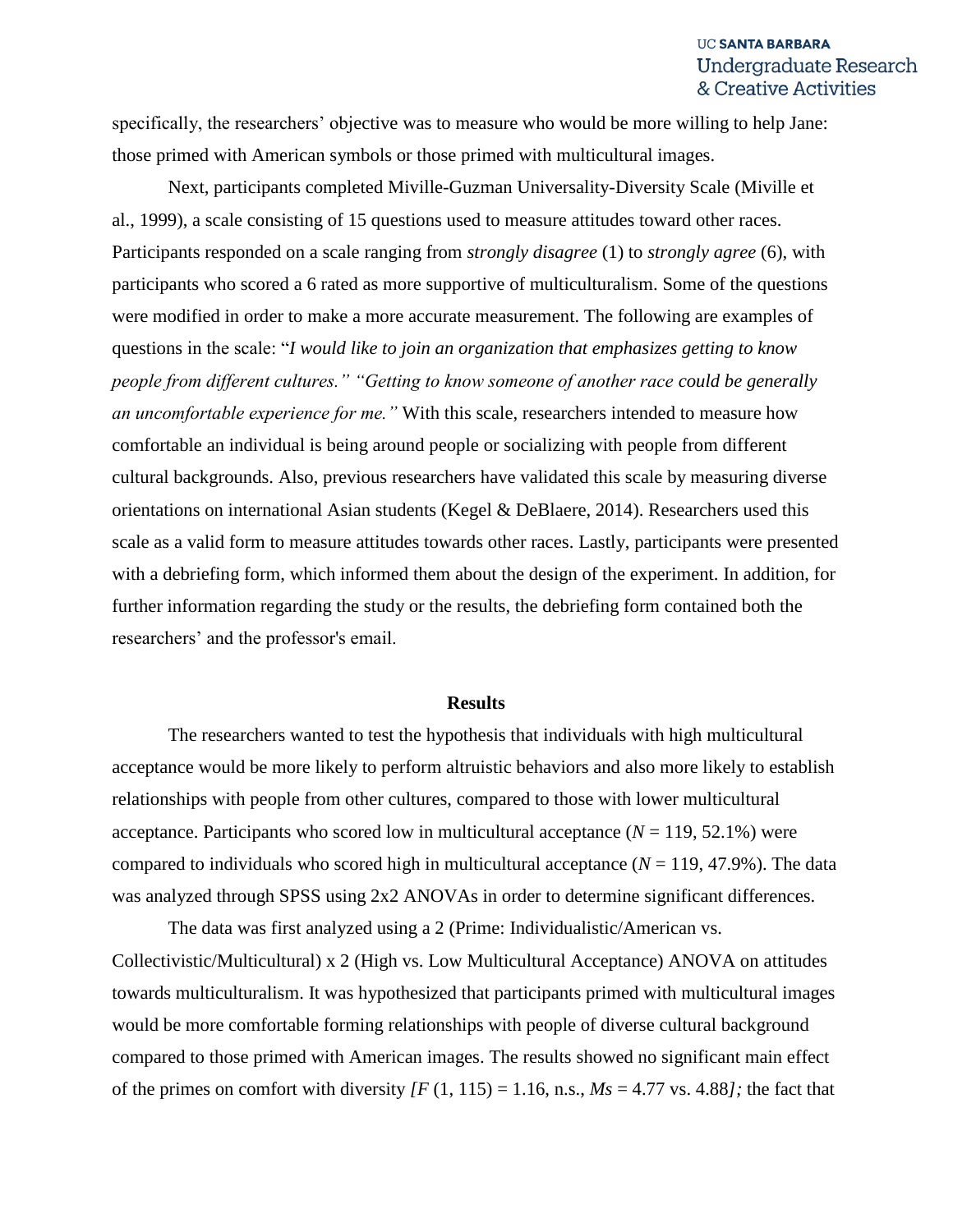they were exposed to the multicultural prime or the American prime did not affect participants' decisions in forming relationships with people of diverse cultural backgrounds. In addition, it was hypothesized that individuals with high multicultural acceptance would be more comfortable with diversity compared to individuals with low multicultural acceptance. The data showed a significant main effect of multicultural acceptance on comfort with diversity *[F (1, 115) = 22.9, p < .001, Ms = 5.07 vs. 4.58],* such that those who scored high in multiculturalism were more likely to feel more comfortable with diversity. In addition, it was hypothesized that people with high multicultural acceptance who were primed with multicultural images would be the most comfortable with diversity compared to all other conditions. The results showed a marginal interaction effect of multicultural attitudes and the prime condition participants were exposed to on comfort with diversity  $\{F (1, 115) = 3.01, p < .10\}$ , such that those who were exposed to the multicultural prime condition and who also scored high on multiculturalism were slightly more comfortable with diversity compared to those in all other conditions.



*Figure 1:* Comfort with diversity.

A 2 (Prime: Individualistic/American vs. Collectivistic/Multicultural) x 2 (High vs. Low Multicultural Acceptance) ANOVA was also used to measure the effect of these variables on altruistic behavior (money donated). It was hypothesized that participants primed with multicultural images would be more likely to donate money to someone in need compared to those primed with American images. The results showed no significant main effect of the primes on the amount of money donated  $\int F(1, 115) = .31$ , n.s.,  $Ms = 18.43$  vs. 17.89], such that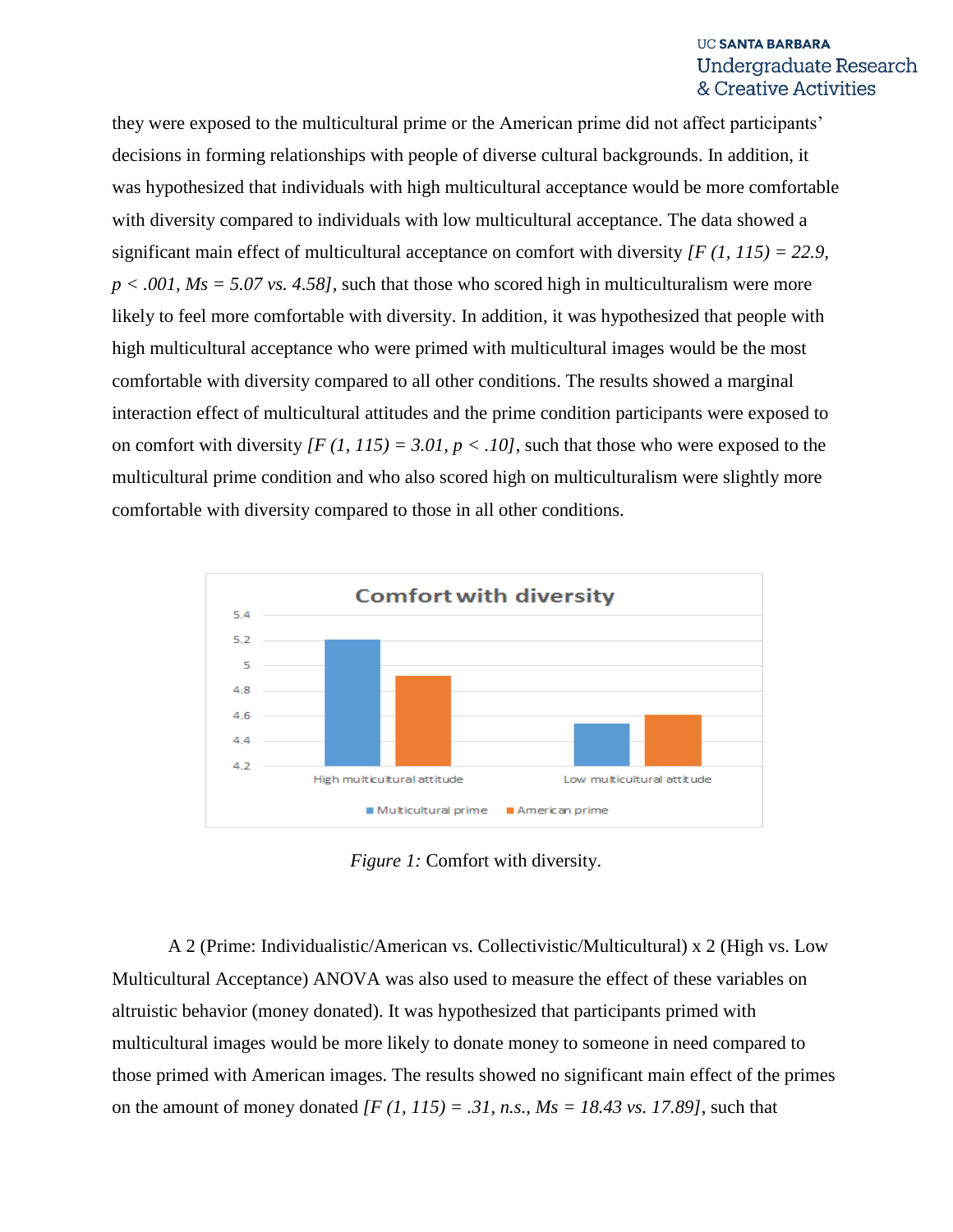participants were likely to donate money to someone in need regardless of the prime condition that they were exposed to. Also, it was hypothesized that individuals with high multiculturalism would be more likely to donate a larger amount of money compared to individuals with low multicultural attitudes. The data showed a significant main effect of multicultural attitudes on the amount of money donated by participants *[F (1, 115) = 4.36, p < .05, Ms = 19.18 vs. 17.15].*  Individuals who scored high on multiculturalism were more likely to donate a considerable amount of money to someone in need. Lastly, it was hypothesized that participants with high multiculturaism who were primed with multicultural images would be more likely to donate money to an individual in need compared to participants in all other conditions. There was no significant interaction effect of participants' multicultural attitudes and the prime condition participants were exposed to on the amount of money they donated *[F (1, 115) = 1.10, n.s.].*  Individuals who were exposed to the multicultural condition and who also scored high on multiculturalism did not show any differences compared to other groups in donating money to an individual in need.



*Figure 2:* Amount of money donated.

Finally, a 2 (Prime: Individualistic/American vs. Collectivistic/Multiculturalv) x 2 (High vs Low Multicultural Acceptance) ANOVA was utilized to measure these variables' effect on altruistic behavior (hours donated). The researchers hypothesized that participants primed with multicultural images would be more likely to volunteer time to someone in need compared to those primed with American images. The results showed no significant main effect of the primes on the amount of hours donated  $\overline{F(1, 115)} = 0.00$ , n.s.  $M_s = 7.76$  vs. 7.79], such that the prime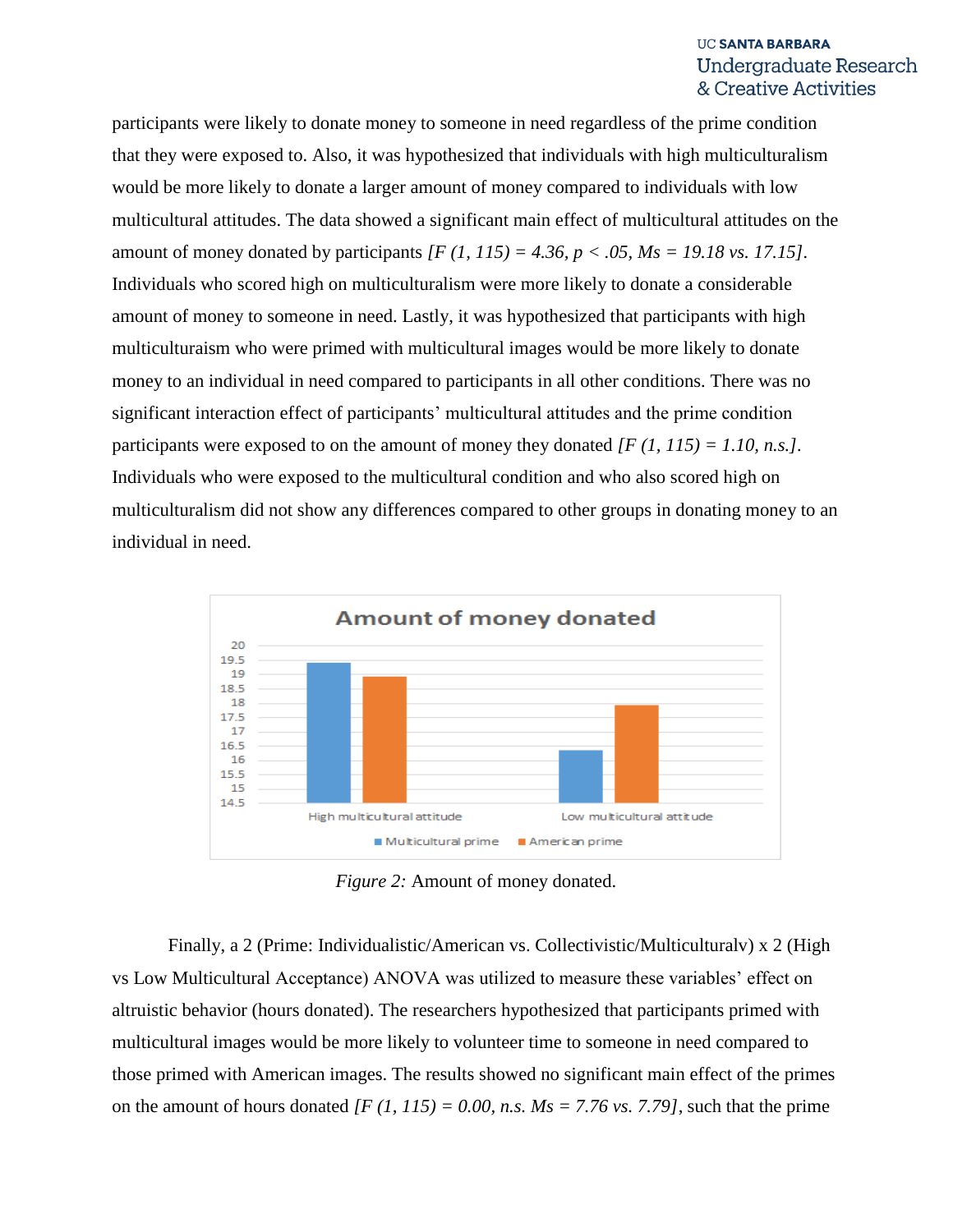conditions had no effect on the number of hours participants were willing to donate to an individual in need. In addition, the researchers hypothesized that individuals with high multicultural acceptance would be more likely to donate higher numbers of hours compared to individuals with low multicultural attitudes. The data showed a significant main effect of multicultural attitudes on the amount of hours participants were willing to donate *[F (1, 115) =*  13.19,  $p < .001$ ,  $Ms = 10.2$  vs. 5.35], such that participants who scored higher in multiculturalism were more likely to volunteer or to assist someone in need compared to those who scored lower. Finally, it was hypothesized that people with high multicultural acceptence who were primed with multicultural images would be more likely to donate hours to someone in need compared to all other conditions. No significant interaction effect of the prime condition participants were exposed to and their attitude toward multiculturalism was found on the amount of hours they were willing to donate  $\{F (1, 115) = 0.00, n.s. \}$ , such that the interaction between the priming conditions and attitudes towards multiculturalism did not affect participants' decisions on donating hours to someone in need.



*Figure 3:* Number of hours donated.

#### **Discussion**

Based on previous research, the researchers hypothesized that individuals with high multiculturalism would be more likely to form social relationships with people of diverse multicultural backgrounds compared to those with low multiculturalism. Individuals often prefer to form relationships with those who are very similar to them, especially in terms of race and ethnicity (Clark & Tuffin, 2015), and the researchers hypothesized that this effect would be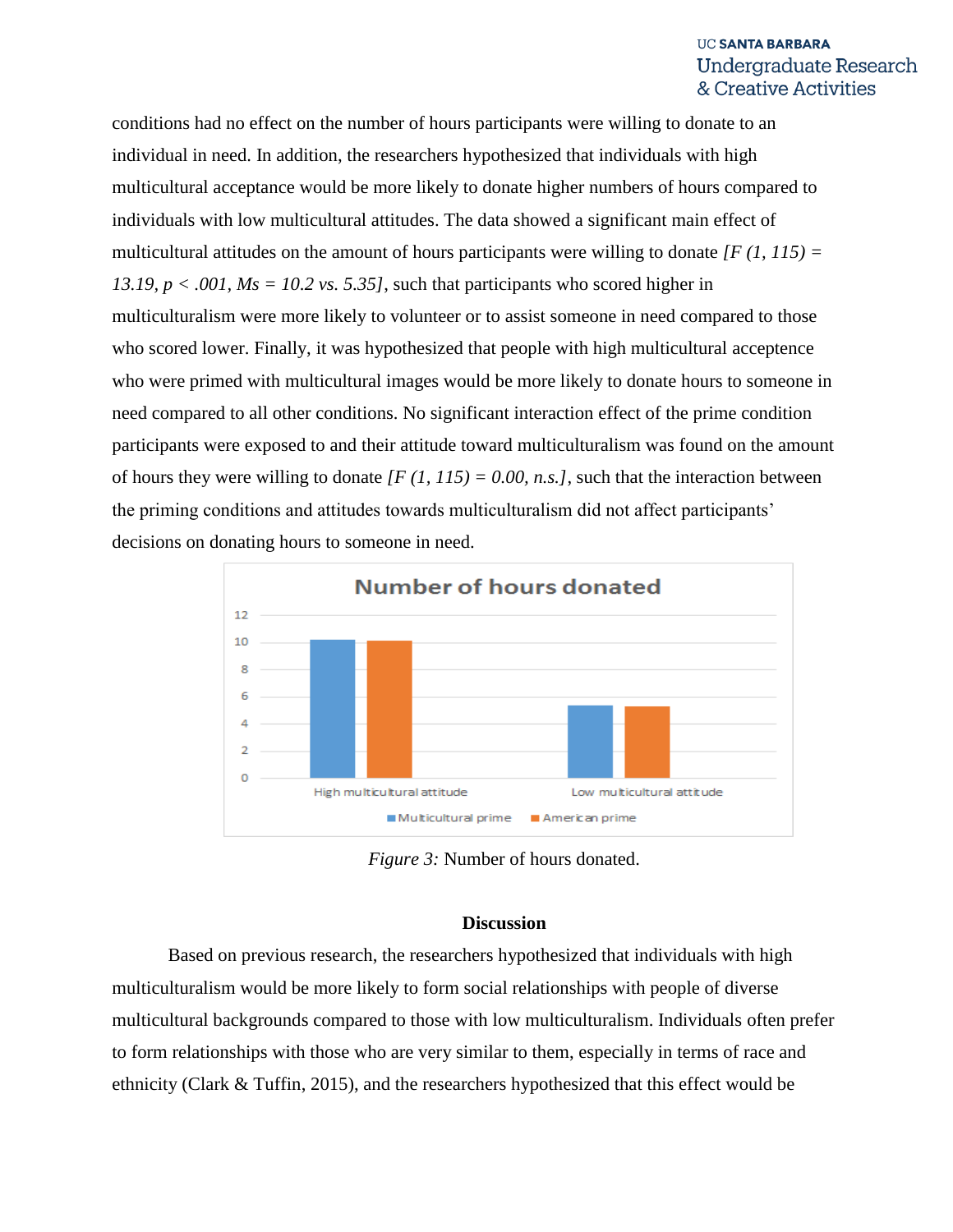reduced by multicultural priming. Also, forming relationships with members of outgroups tends to have a positive effect on multiculturalism (Verkuyten & Martinovic, 2006). The results of this study showed significant effects of multicultural attitudes: individuals who scored high on multicultural acceptance were more likely to form relationships and be comfortable around people with diverse, multicultural backgrounds. Here, the researchers' hypothesis was consistent with previous findings (Clark & Tuffin, 2015).

In addition, based on previous research, the researchers hypothesized that those with high multiculturalism would also be more likely to help someone in need, because individuals who are more individualistic are less likely to engage in cooperative behavior (Wagner, 1995), and because cooperative behavior tends to be stronger in collectivistic societies than in individualistic ones (Marcus  $\&$  Le, 2013). The results for altruistic behavior were also significant. Participants who scored high on multicultural acceptance said they would donate considerably more money and hours per week to help someone in need.

There were some limitations in the study. The condition to which participants were exposed did not influence their decision to form relationships with members of an outgroup. Priming strategies are used to activate one construct without the participant's awareness of the prime. Previous researchers have used American images and Chinese images to prime their participants with either an individualistic (American) or collectivistic (Chinese) point of view (Hong et al., 2000); however, in our study, no significant main effect of the priming strategies used by the researchers was found. Nevertheless, there was a marginal effect of the interaction between the multicultural prime and high multiculturalism, suggesting that those high in multicultural acceptance who were also primed with multicultural images were slightly more likely to be comfortable around those with diverse backgrounds compared to all other conditions. As mentioned before, there was no main effect found for the primes used. Participants that were exposed to the multicultural images did not differ from participants that were exposed to images of American icons; the images did not affect their decision to donate both time and money to someone in need.

One limitation of this study is that its sample size is relatively small and very limited. The participants were undergraduate students from UCSB, which might have had an impact on the study. For example, because it only consisted of college students, the sample may have been more liberal. Also, as a result of the median split, participants who scored a six were rated low in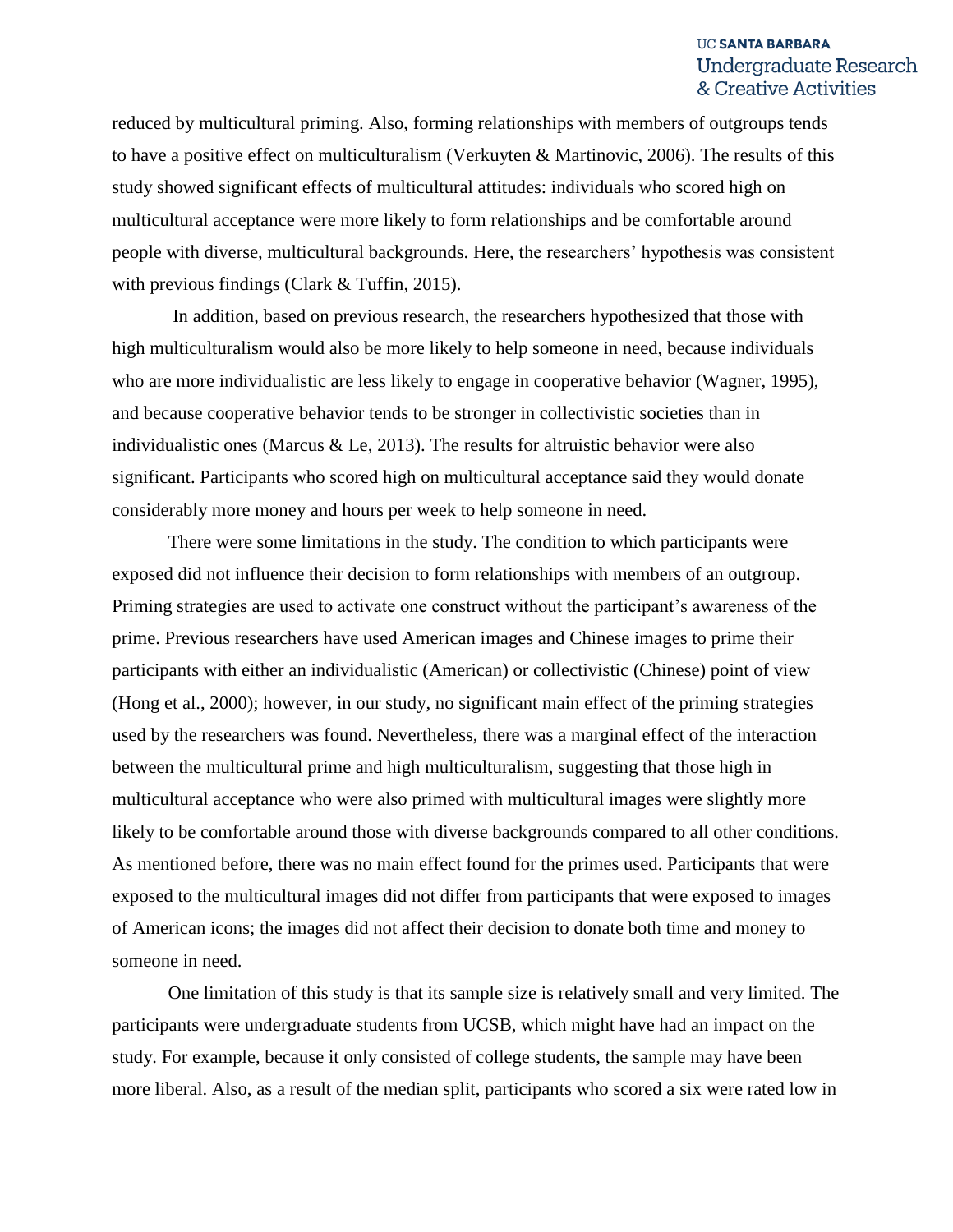multiculturalism due to the generally high scores of participants on this scale, but in reality, scoring a six would mean that the participant has a fairly high acceptance of multiculturalism. The priming strategies used had no significant effect on any of the three dependent variables, possibly because the images presented in the priming conditions were misinterpreted by some of the participants as religious rather than cultural. The misinterpretations could be avoided in future research by making the priming images better representations of multiculturalism.

Lastly, further research on multiculturalism should be conducted to have a broader understanding of the concept of multiculturalism and its relation to diversity and altruistic behaviors. This research should also be done in both a more diverse country and a less diverse one to make a comparison between the two populations. Also, as noted in the previous paragraph, different priming strategies should be used so that the images more accurately represent multiculturalism, which might increase the possibility of obtaining significant results from the prime. Future research could explore the potential benefits of forming relationships with people of diverse, multicultural backgrounds. This research could be especially important considering our current situation in the United States, with the federal government focusing on making laws and policies that target immigrants and minorities. Research like this could have an impact on our society's views and attitudes toward immigration.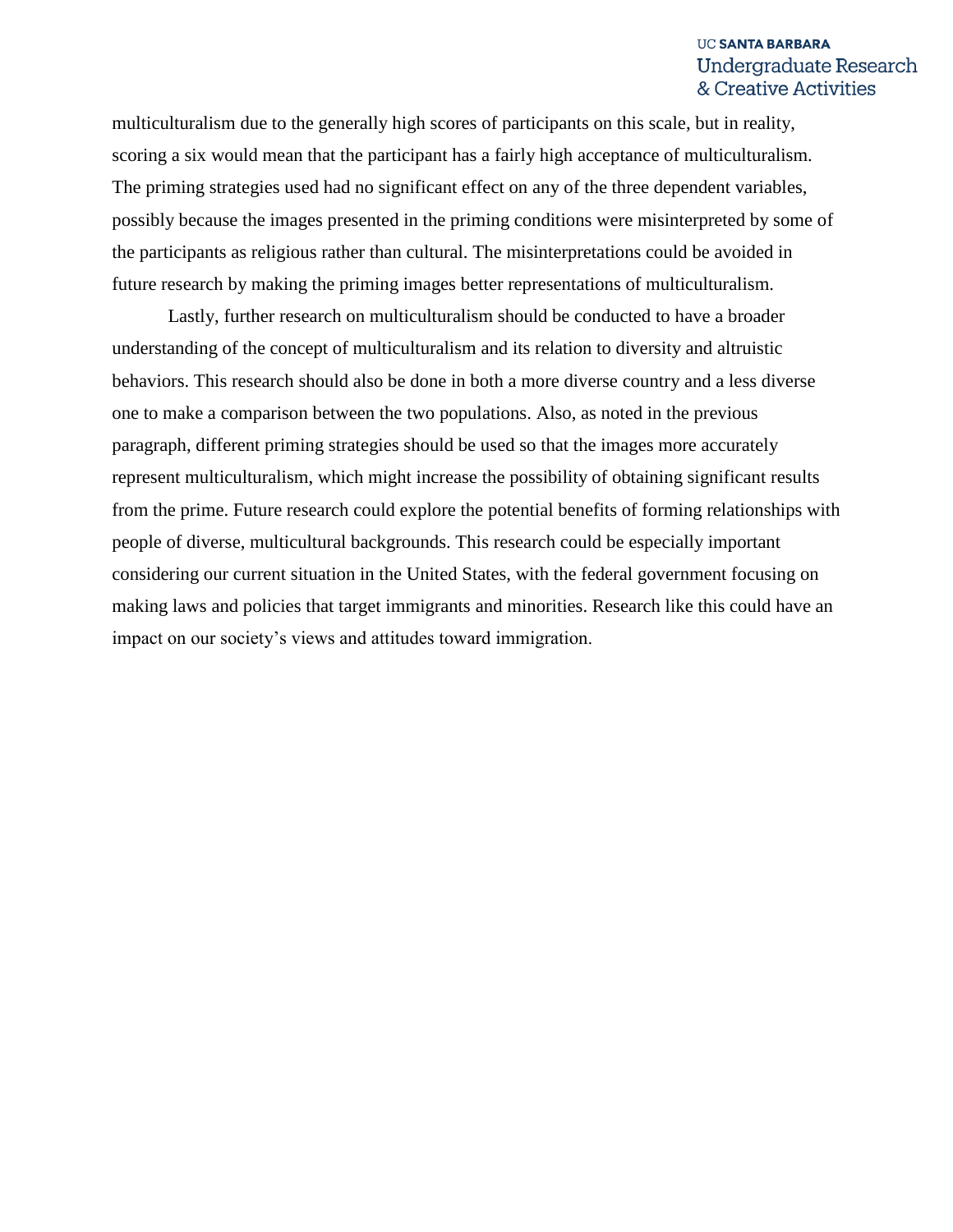#### Works Cited

- Bodziany, M. (2008). Clash of cultures and identity. sociological aspects of multiculturalism in the age of social changes. *Cultural-Historical Psychology, 4*, 76-81. Retrieved from https://search.proquest.com/docview/1136165748?accountid=14522
- Clark, V., & Tuffin, K. (2015). Choosing housemates and justifying age, gender, and ethnic discrimination. *Australian Journal of Psychology, 67*(1), 20-28. doi:http://dx.doi.org/10.1111/ajpy.12054
- Hong, Y., Morris, M. W., Chiu, C., & Benet-Martínez, V. (2000). Multicultural minds: A dynamic constructivist approach to culture and cognition. *American Psychologist, 55*(7), 709-720. doi:http://dx.doi.org/10.1037/0003-066X.55.7.709
- Kegel, K., & DeBlaere, C. (2014). Universal-diverse orientation in asian international students: Confirmatory factor analysis of the miville-guzman universality-diversity scale, short form. *Cultural Diversity and Ethnic Minority Psychology, 20*(3), 469-474. doi:http://dx.doi.org/10.1037/a0034746
- Marcus, J., & Le, H. (2013). Interactive effects of levels of individualism–collectivism on cooperation: A meta‐analysis. *Journal of Organizational Behavior, 34*(6), 813-834. doi:http://dx.doi.org/10.1002/job.1875
- Miville, M. L., Gelso, C. J., Pannu, R., Liu, W., Touradji, P., Holloway, P., & Fuertes, J. (1999). Appreciating similarities and valuing differences: The miville-guzman universality-diversity scale. *Journal of Counseling Psychology, 46*(3), 291-307. doi:http://dx.doi.org/10.1037/0022-0167.46.3.291
- Munroe, A., & Pearson, C. (2006). The munroe multicultural attitude scale questionnaire: A new instrument for multicultural studies. *Educational and Psychological Measurement, 66*(5), 819-834. doi:http://dx.doi.org/10.1177/0013164405285542
- Oyserman, D., & Lee, S. W. S. (2008). Does culture influence what and how we think? effects of priming individualism and collectivism. *Psychological Bulletin, 134*(2), 311-342. doi:http://dx.doi.org/10.1037/0033-2909.134.2.311
- Plaut, V. C., Garnett, F. G., Buffardi, L. E., & Sanchez-Burks, J. (2011). "What about me?" perceptions of exclusion and whites' reactions to multiculturalism. *Journal of Personality and Social Psychology, 101*(2), 337-353. doi:http://dx.doi.org doi:http://dx.doi.org/10.1037/a0022832
- Verkuyten, M. (2005). Ethnic group identification and group evaluation among minority and majority groups: Testing the multiculturalism hypothesis.*Journal of Personality and Social Psychology, 88*(1), 121-138. doi:http://dx.doi.org/10.1037/0022-3514.88.1.121
- Verkuyten, M., & Martinovic, B. (2006). Understanding multicultural attitudes: The role of group status, identification, friendships, and justifying ideologies.*International Journal of Intercultural Relations, 30*(1), 1-18.doi:http://dx.doi.org/10.1016/j.ijintrel.2005.05.015